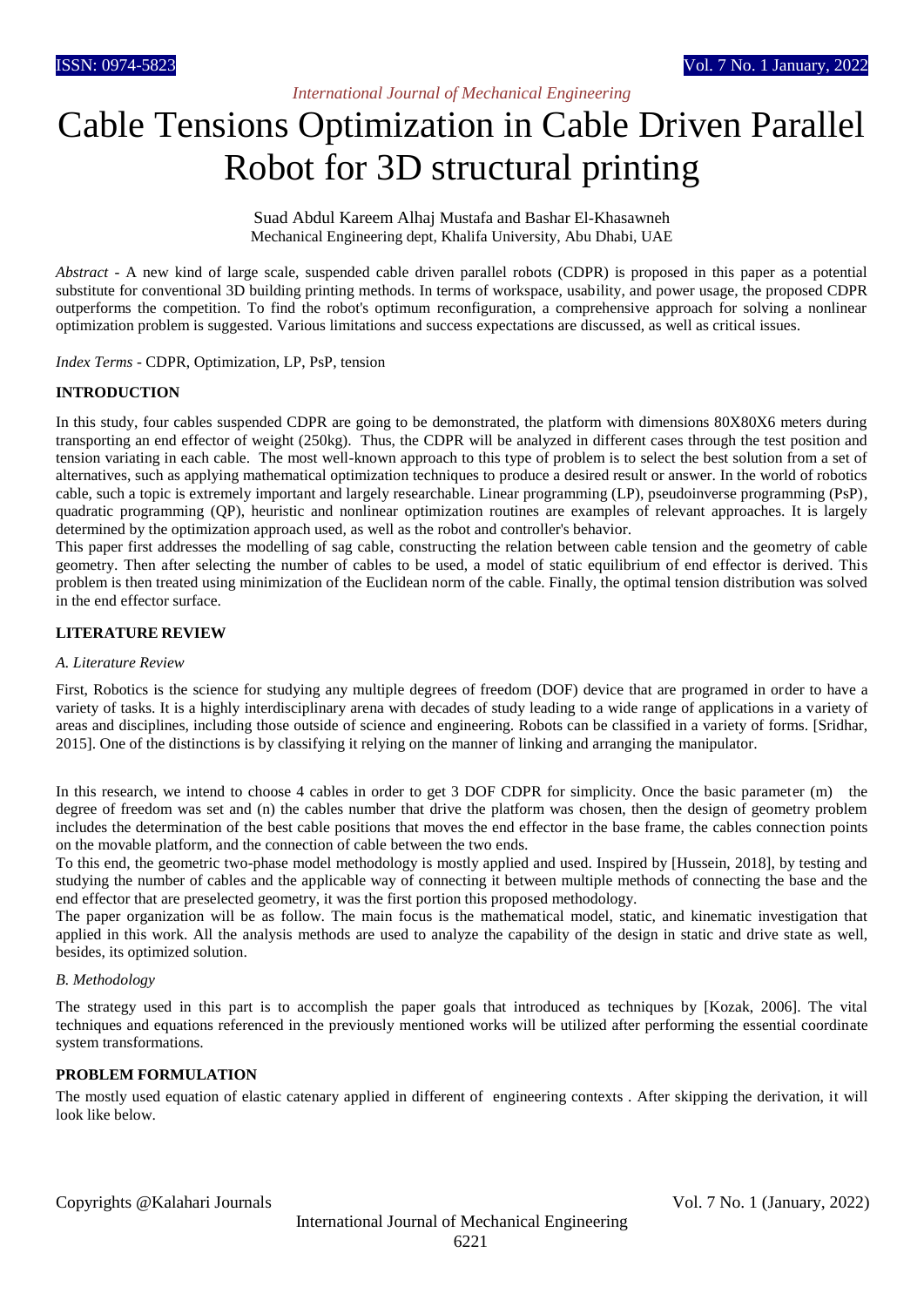In the case of the CDPR where cable sagging has to be considered, the wrench matrix W is not only mobile end effector position dependent but it also effected by the cable geometry. Where in this case the cable geometry also affected by tension in the cable

In Figure 1, cable first end is A, B the second end attached with the end effector, L actual length between A and B, Le is a straight ine between A and B, g is the gravity acceleration, T the cable tension, Tx and  $Tz$  – the end effector side components of



coordinate x and z of the cable tension, Tpx and Tpz are the cable tension x and z components the first cable end, (xend, zend) the end effector cable side's coordinates.

The equations of the cable static displacement in catenary case after simplification are listed Where,  $\rho$  is the cable linear density.

$$
x = \frac{1}{\rho g} \left[ \sinh^{-1} \left( \frac{T_z}{T_x} \right) - \sinh^{-1} \left( \frac{T_z - \rho g L}{T_x} \right) \right] \quad (1)
$$
  
\n
$$
z = \frac{1}{\rho g} \left[ \sqrt{T_x^2 + T_z^2} \quad \sqrt{T_x^2 + (T_z - \rho g L)^2} \right] \quad (2)
$$

#### *A. Optimization methods*

 $| \cdot |$ 

The fundamental principle behind the optimization approaches is to limit a truly significant target work while fulfilling the requirements. Mobile platform pose is supposed to be achievable, when a necessary position set is totally contained inside the arrangement of wrenches that the cables could be applied on the movable platform.The position can be characterized as the arrangement of wrenches that permits to adjust the absolute load of the mobile platform and the weight of the end-effector that characterized from maximum values of the cable tension as well as the admissible minimum values:  $t < t < t$ 

## $T \geq 0$

 Where there are upper and lower limits for the tension requirement. Likewise, the tension should be positive value in case the end-effector have no pushing. The greatest tension should not go above the capacity of cable materials otherwise it will be damaged. In this work, the tension of cable "t" is considered as the optimized parameter in the procedure of geometry optimization. Solution set of a linear inequalities system could be exemplified the convex polytope which represents the available wrench. All required variable inputs shown in the table I below.

| Variable                             | Symbol             | Value | Unit |
|--------------------------------------|--------------------|-------|------|
| Width                                | W                  | 80    | M    |
| Length                               | L                  | 80    | М    |
| Height                               | H                  | 6     | М    |
| of<br>End<br><b>Mass</b><br>Effector | M                  | 250   | Kg   |
| of<br>Diameter<br>Cable              | D                  | 20    | Mm   |
| Cable density                        | ρ                  | 7860  |      |
| Offset in y                          | ⊥ y                | 6     | M    |
| Offset in x                          | $\sqcap\mathrm{X}$ | 6     | M    |
|                                      |                    |       |      |



# *B. Cable Tension Optimization*

The cable tension at a specific location of effector end was calculated. As referenced beforehand, this in case of various valid solutions. In order to find out a unique solution for such problem, it is treated as a minimization constrained problem. Thus, this statics problem is tackled as a linear programming issue with a purpose to minimize the tensions of cable. such problem is defined as demonstrated as follows:

Objective function:

 $min \t T$ 

Subject to:  $[A][T] + AF + m A g = 0$ 

Copyrights @Kalahari Journals Vol. 7 No. 1 (January, 2022)